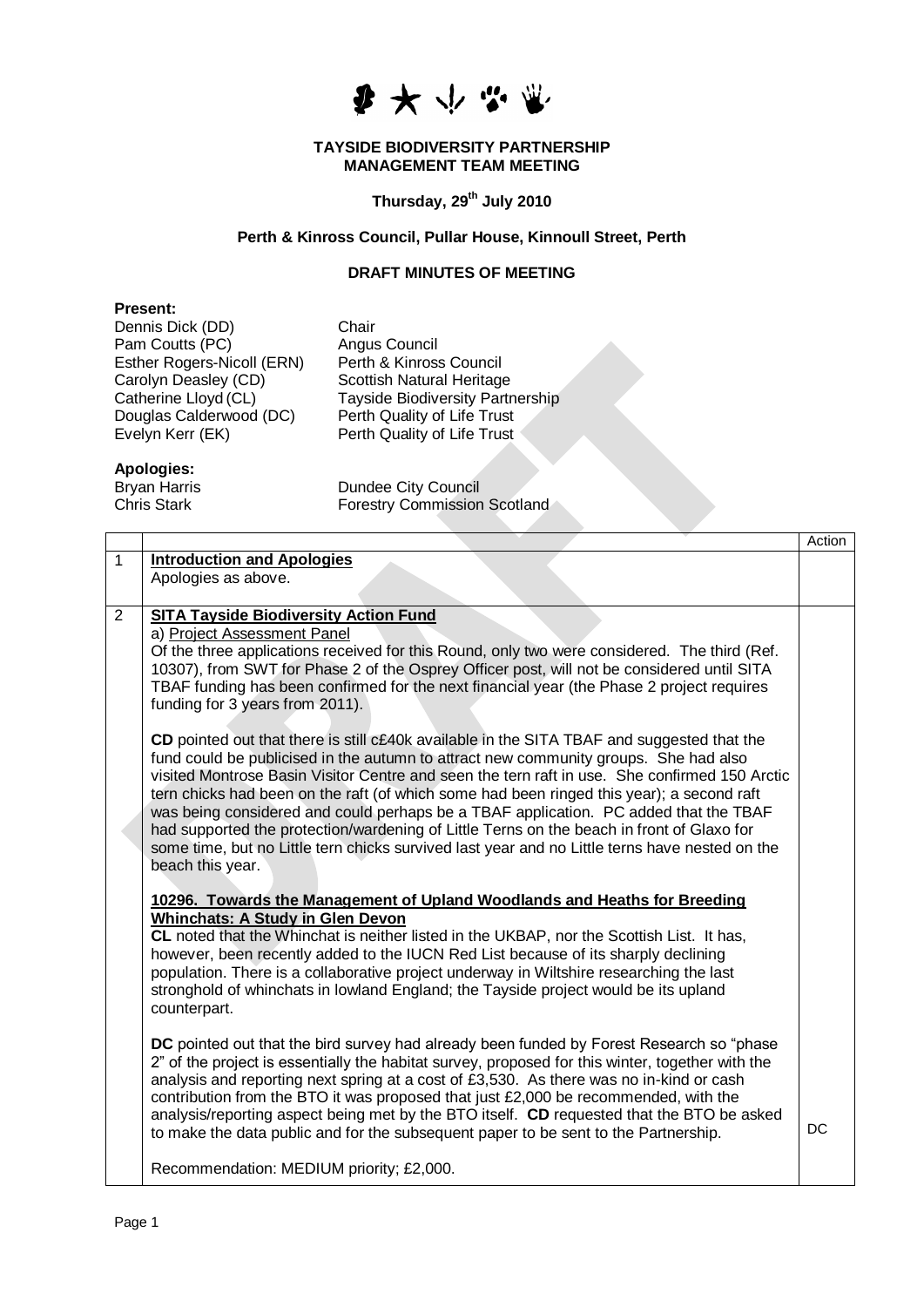|   | 10327. Fairmount Terrace Greenspace Improvement<br>CL asked if a map and plan/or photographs would be available to clarify the area proposed.<br>DD pointed out that the NTS does not own the actual land, but there is an agreement with<br>the local residents. Perth & Kinross Council maintain the site. Wide-ranging discussion led to<br>the conclusion that (a) the Assessment Panel needs sight of the residents' agreement, (b)<br>confirmation of ownership; (c) details of the PKC maintenance contract. It was also<br>confirmed that the costs would need revision as they seemed excessive for what has been<br>proposed.<br>Recommendation: Deferred - pending further information and site map.<br>Douglas Calderwood, Evelyn Kerr and Carolyn Deasley then left the meeting.                                                                                                                                                                                                                                                                                                                                                                                                                                                                                                                                                                                                                                                                                                                                                                                                                                                                                                                                                                                                                                                                                                                                                                                                                                                                                                                                                                                                                                                                                                                                                                                                                                                                                                                                                                                                          | DC                     |
|---|--------------------------------------------------------------------------------------------------------------------------------------------------------------------------------------------------------------------------------------------------------------------------------------------------------------------------------------------------------------------------------------------------------------------------------------------------------------------------------------------------------------------------------------------------------------------------------------------------------------------------------------------------------------------------------------------------------------------------------------------------------------------------------------------------------------------------------------------------------------------------------------------------------------------------------------------------------------------------------------------------------------------------------------------------------------------------------------------------------------------------------------------------------------------------------------------------------------------------------------------------------------------------------------------------------------------------------------------------------------------------------------------------------------------------------------------------------------------------------------------------------------------------------------------------------------------------------------------------------------------------------------------------------------------------------------------------------------------------------------------------------------------------------------------------------------------------------------------------------------------------------------------------------------------------------------------------------------------------------------------------------------------------------------------------------------------------------------------------------------------------------------------------------------------------------------------------------------------------------------------------------------------------------------------------------------------------------------------------------------------------------------------------------------------------------------------------------------------------------------------------------------------------------------------------------------------------------------------------------|------------------------|
| 3 | <b>Minutes of Last Management Team Meeting</b>                                                                                                                                                                                                                                                                                                                                                                                                                                                                                                                                                                                                                                                                                                                                                                                                                                                                                                                                                                                                                                                                                                                                                                                                                                                                                                                                                                                                                                                                                                                                                                                                                                                                                                                                                                                                                                                                                                                                                                                                                                                                                                                                                                                                                                                                                                                                                                                                                                                                                                                                                         |                        |
|   | The group passed the minutes.                                                                                                                                                                                                                                                                                                                                                                                                                                                                                                                                                                                                                                                                                                                                                                                                                                                                                                                                                                                                                                                                                                                                                                                                                                                                                                                                                                                                                                                                                                                                                                                                                                                                                                                                                                                                                                                                                                                                                                                                                                                                                                                                                                                                                                                                                                                                                                                                                                                                                                                                                                          |                        |
| 4 | <b>Matters Arising, including Future of Partnership</b><br>DD said that the Chief Executive of Dundee City Council had not replied to the letter sent by<br>the Partnership requesting an additional input of £4,068 to bring DCC in line with that of the<br>two other Councils. However he had heard from Merril Smith that the matter had been<br>discussed by DCC. There remains a shortfall of funds given by DCC to ensure the<br>Partnership can function until the end of the financial year.<br>Although DCC may choose to opt out of the Partnership from January 2011, CL pointed out<br>that there were a number of organisations in Dundee who would not want to lose contact -<br>i.e. Dundee University, Dundee Sensation, Broughty Ferry Environment Project, etc. PC<br>confirmed that she looked upon Angus Council's contribution to the Partnership as including<br>the community aspect. The matter would need to be discussed at the end of the year.<br>DD also confirmed that Government spending was on a rapid downturn for the next four<br>years. He would be involved in the Scottish Biodiversity Committee's Biodiversity Breakfast<br>being held on 22 September at the Botanic Gardens, Edinburgh. This would give a chance<br>to influence businesses in the eco-system approach (as against the existing habitat and<br>species approach).<br>He discussed the possibility of the Partnership going down the business route, perhaps<br>approaching Stagecoach, Scottish & Southern Energy and Aviva for core funding (at £50k<br>per year for 3 years). DD felt that the Partnership needs to sell biodiversity as a community<br>responsibility, not just a local authority matter. The local authorities may be leading the<br>biodiversity process, but they are not "the Partnership". It would be important to highlight this<br>in the future.<br>It was proposed adding all the Partners' logos on new headed paper (and this could be<br>replicated on the website).<br>DD outlined the 20:20 Group – set up by top businesses in Scotland aiming to meet<br>government targets in climate change. They have a focus on green energy and an attempt<br>was to be made to get them to widen their interest and remit to include biodiversity<br>Stagecoach and Scottish & Southern Energy are part of this group.<br>DD confirmed that a business plan for 2010-13 would be needed before we approach any<br>business for funds and tasked CL with preparing the draft as soon as possible (to take to the<br>Steering Group meeting at the end of August). | <b>CL</b><br><b>CL</b> |
|   | Postscript: there is an excellent publication, recently made available online:<br>http://www.futerra.co.uk/downloads/Branding_Biodiversity.pdf. It was agreed to set up a<br>'business and biodiversity' section on the TBP website and include this link.                                                                                                                                                                                                                                                                                                                                                                                                                                                                                                                                                                                                                                                                                                                                                                                                                                                                                                                                                                                                                                                                                                                                                                                                                                                                                                                                                                                                                                                                                                                                                                                                                                                                                                                                                                                                                                                                                                                                                                                                                                                                                                                                                                                                                                                                                                                                             |                        |